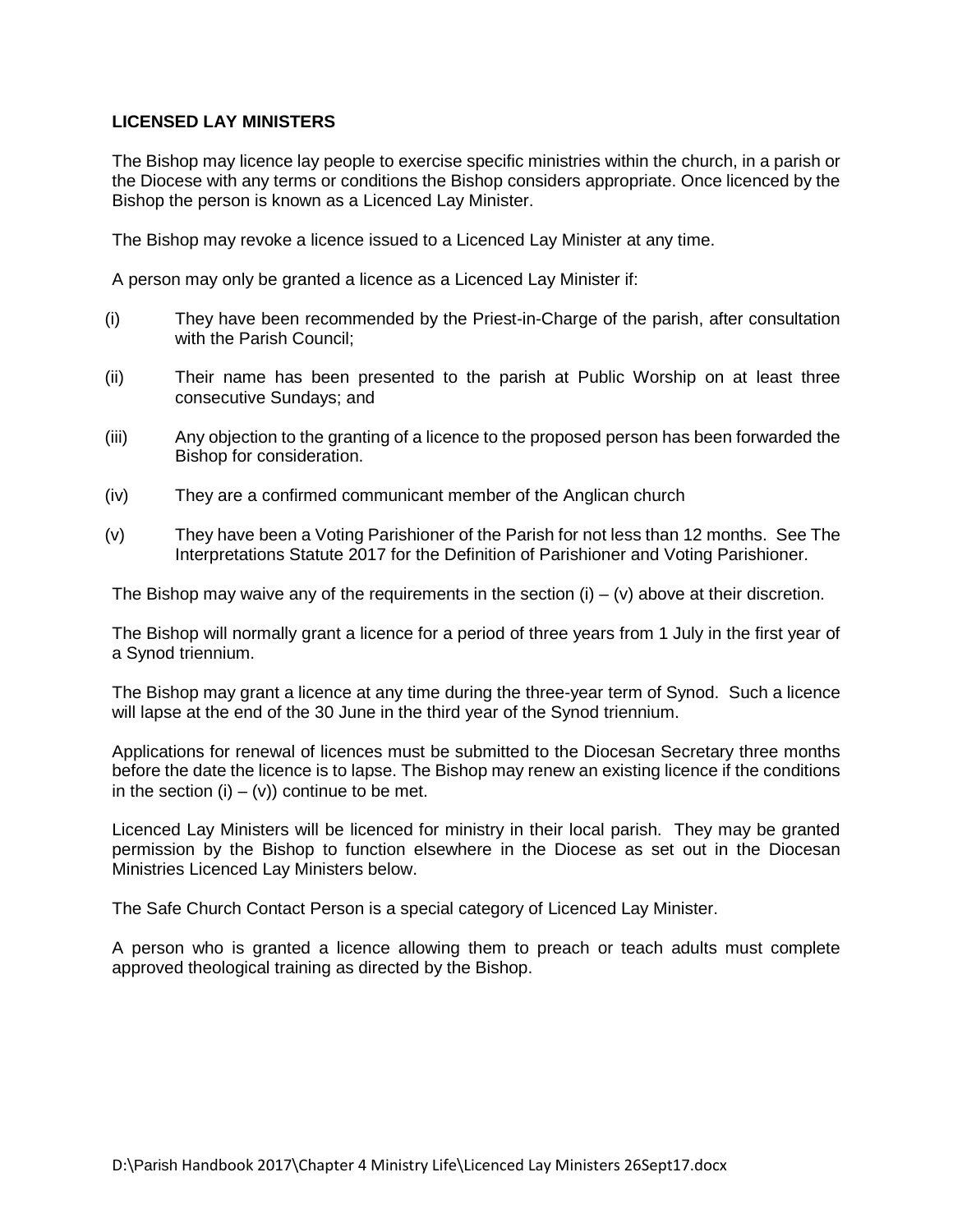# **Diocesan Ministries – Licenced Lay Ministers**

The Bishop may appoint and licence persons who are not ordained to exercise specific ministries within the Diocese on such terms as the Bishop considers appropriate. Once licenced by the Bishop the person is known as a Licenced Lay Minister.

The Bishop may revoke a licence issued to a Licenced Lay Minister in the Diocese at any time.

A person may only be granted a licence as a Licenced Lay Minister in the Diocese if:

- i) The Bishop has consulted with Bishop-in-Council
- ii) They are a confirmed, communicant member of the Anglican Church
- iii) They are a Voting Parishioner of a parish within the Diocese.

The Bishop may waive any of the requirements in section  $(i) - (iii)$  at their discretion.

The Bishop will grant a licence for a period of three years from 1 July in the first year of a Synod triennium.

The Bishop may grant a licence at any time during the three-year term of Synod. Such licence will lapse at the end of the 30 June in the third year of the Synod triennium.

The Bishop may renew an existing licence if the conditions in subsection (c) continue to be met.

Senior Lay Canons, as set out in the Cathedral Statute 2014, are a special category of Diocesan Licence Lay Minister.

### **The Liturgical Ministries of Licenced Lay Ministers**

Liturgical Ministry includes:

- Ministering Holy Communion from the Reserved Sacrament.
- Leading such parts of the Liturgy as are permitted by the rubrics.
- Leading Morning Prayer or Evening Prayer, according to the First or Second Order of Australian Prayer Book of Australia (APBA) or the Order in the Book of Common Prayer (BCP).
- Leading a Service of Praise, Prayer and Proclamation from APBA.
- Reading sermons according to the direction of the Priest of the Parish.
- Preaching Ministry; preaching sermons (submitting them to the Priest of the Parish or other authorised person).
- Pastoral Ministry; assisting with the work of Pastoral Care under the leadership of the Priest of the Parish in homes, hospitals, retirement villages, prisons.